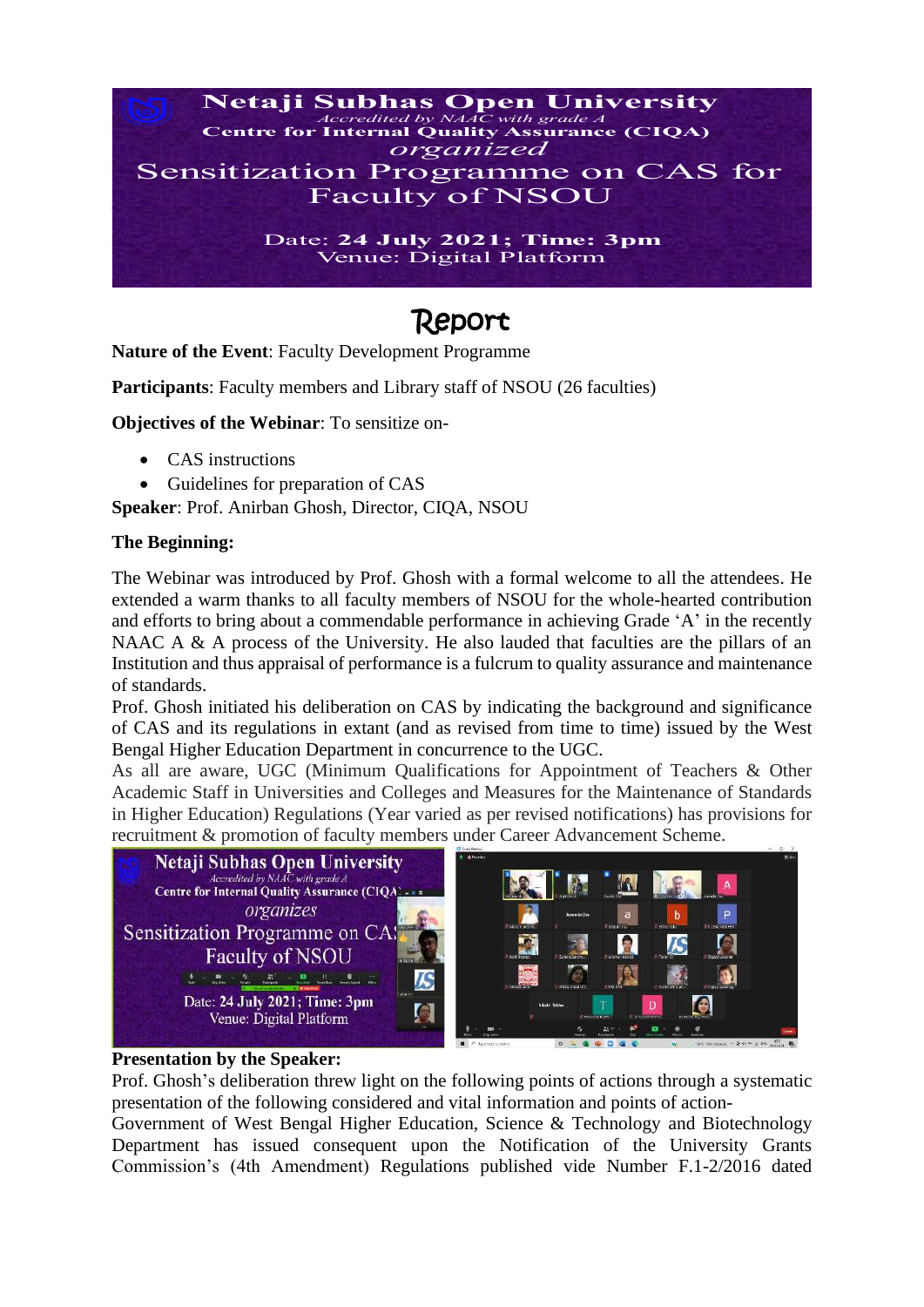11.07.2016, and in continuation of the matter regarding adoption of the Regulations was under active consideration of this Department for some time past. After careful consideration of all the aspects in this regard, the section 18 of the West Bengal Universities and Colleges (Administration and Regulation) Act, 2017, directs that the teachers and librarians of the University and Government-aided Colleges in West Bengal, who come under the administrative jurisdiction of this Department, shall be guided by the Career Advancement Scheme (CAS) detailed in the notification vide Memo. No. No. 1343-Edn(U)/1U-41/11(Pt) dated 07/12/2017. In this connection, it is directed that if the assessment period of any incumbent for the purpose of Career Advancement falls under both the UGC's Regulations, 2010 and Regulations 2016, then for the purpose of computation of API score, the period prior to issuance of this notification shall be guided by the Department's Order vide No. 1197 (28)-Edn(U)/1U-41/11(Pt) dated  $31/12/2012$  and all corresponding orders issued in this regard, and for the period falling after the date of issuance of this Notification shall be guided by the scheme provided in the 07.12.2017 notification.



### **Performance based Academic Score (PBAS) under CAS in brief:**

Prof. Ghosh articulated the PBAS in a nutshell for practical understanding of the audience-

Category-I: Teaching, Learning and Evaluation Related Activities

Based on the teacher's self-assessment, API scores are proposed for (a) teaching related activities; domain knowledge; (b) participation in examination and evaluation; and (c) contribution to innovative teaching, new courses etc. The minimum API score required by teachers from this category is different for different levels of promotion. The self- assessment score should be based on objectively verifiable records. It shall be finalized by the screening cum evaluation / selection committee. Universities may detail the activities, in case institutional specificities require, adjust the weightages without changing the minimum total API scores required under this category.

Category -II: Professional Development, Co-Curricular and Extension Activities

Based on the teacher's self-assessment, Category II API scores are proposed for Professional development, co-curricular and extension activities; and related contributions. The minimum API required by teachers for eligibility for promotion is fixed with list of items and scores prescribed. The self-assessment score should be based on objectively verifiable records and shall be finalized by the screening cum evaluation committee for the promotion of Assistant Professor to higher grades and selection committee for the promotion of Assistant Professor to Associate Professor and Professor

Category-III: Research and Academic Contributions

Based on the teacher's self-assessment, API scores are proposed for research and academic contributions. The minimum API scores required for teachers from this category are different for different levels of promotion in universities and colleges. The self-assessment score shall be based on verifiable records and shall be finalized by the screening cum evaluation committee for the promotion of Assistant Professor to higher grades and Selection Committee for the promotion of Assistant Professor to Associate Professor and Professor.